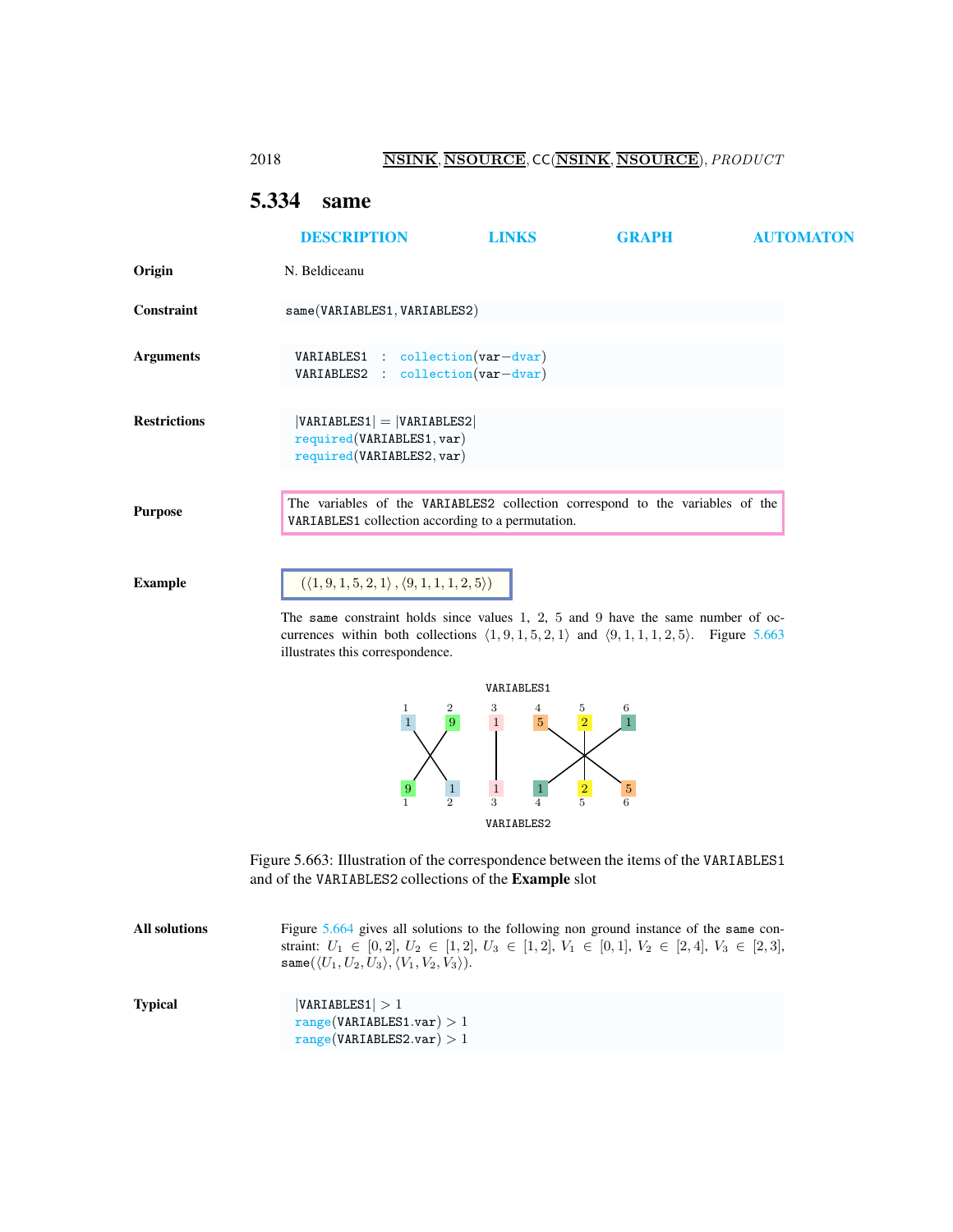<sup>20000128</sup> 2019



<span id="page-1-0"></span>Figure 5.664: All solutions corresponding to the non ground example of the same constraint of the All solutions slot where identical values are coloured in the same way in both collections

| <b>Symmetries</b> | • Arguments are permutable w.r.t. permutation (VARIABLES1, VARIABLES2).                                                                                                                                                                                                                                                                                                                                                                                                                                                                                                                                                                                                                                                                                                                                                                                                                                                                                                                                                                                                                                                                                                                                                                                                                                                                                                                                                                                                                                                                                                                                                                                                                                                                                                                                                                                                                                                                                                                                                                                  |
|-------------------|----------------------------------------------------------------------------------------------------------------------------------------------------------------------------------------------------------------------------------------------------------------------------------------------------------------------------------------------------------------------------------------------------------------------------------------------------------------------------------------------------------------------------------------------------------------------------------------------------------------------------------------------------------------------------------------------------------------------------------------------------------------------------------------------------------------------------------------------------------------------------------------------------------------------------------------------------------------------------------------------------------------------------------------------------------------------------------------------------------------------------------------------------------------------------------------------------------------------------------------------------------------------------------------------------------------------------------------------------------------------------------------------------------------------------------------------------------------------------------------------------------------------------------------------------------------------------------------------------------------------------------------------------------------------------------------------------------------------------------------------------------------------------------------------------------------------------------------------------------------------------------------------------------------------------------------------------------------------------------------------------------------------------------------------------------|
|                   | • Items of VARIABLES1 are permutable.                                                                                                                                                                                                                                                                                                                                                                                                                                                                                                                                                                                                                                                                                                                                                                                                                                                                                                                                                                                                                                                                                                                                                                                                                                                                                                                                                                                                                                                                                                                                                                                                                                                                                                                                                                                                                                                                                                                                                                                                                    |
|                   | • Items of VARIABLES2 are permutable.                                                                                                                                                                                                                                                                                                                                                                                                                                                                                                                                                                                                                                                                                                                                                                                                                                                                                                                                                                                                                                                                                                                                                                                                                                                                                                                                                                                                                                                                                                                                                                                                                                                                                                                                                                                                                                                                                                                                                                                                                    |
|                   | • All occurrences of two distinct values in VARIABLES1.var or VARIABLES2.var<br>can be swapped; all occurrences of a value in VARIABLES1.var or<br>VARIABLES2.var can be renamed to any unused value.                                                                                                                                                                                                                                                                                                                                                                                                                                                                                                                                                                                                                                                                                                                                                                                                                                                                                                                                                                                                                                                                                                                                                                                                                                                                                                                                                                                                                                                                                                                                                                                                                                                                                                                                                                                                                                                    |
| Arg. properties   | Aggregate: VARIABLES1(union), VARIABLES2(union).                                                                                                                                                                                                                                                                                                                                                                                                                                                                                                                                                                                                                                                                                                                                                                                                                                                                                                                                                                                                                                                                                                                                                                                                                                                                                                                                                                                                                                                                                                                                                                                                                                                                                                                                                                                                                                                                                                                                                                                                         |
| <b>Usage</b>      | The same constraint can be used in the following contexts:                                                                                                                                                                                                                                                                                                                                                                                                                                                                                                                                                                                                                                                                                                                                                                                                                                                                                                                                                                                                                                                                                                                                                                                                                                                                                                                                                                                                                                                                                                                                                                                                                                                                                                                                                                                                                                                                                                                                                                                               |
|                   | • Pairing problems taken from $[48]$ . The organisation Doctors Without Borders has a<br>list of doctors and a list of nurses, each of whom volunteered to go on one mission<br>in the next year. Each volunteer specifies a list of possible dates and each mission<br>involves one doctor and one nurse. The task is to produce a list of pairs such that<br>each pair includes a doctor and a nurse who are available at the same date and each<br>volunteer appears in exactly one pair. The problem is modelled by a same $(D =$<br>$d_1, d_2, \ldots, d_m, N = n_1, n_2, \ldots, n_m$ constraint where each doctor is represented<br>by a domain variable in $D$ and each nurse by a domain variable in $N$ . For a given<br>doctor or nurse the corresponding domain variable gives the dates when the person<br>is available. When the number of nurses is different from the number of doctors we<br>replace the same constraint by a used by constraint.<br>• Timetabling problems where we wish to produce fair schedules for different persons<br>is a second use of the same constraint. Assume we need to generate a plan over a<br>period of D consecutive days for P persons. For each day d and each person $p$ we<br>need to decide whether person $p$ works in the morning shift, in the afternoon shift,<br>in the night shift or does not work at all on day $d$ . In a fair schedule, the number<br>of morning shifts should be the same for all the persons. The same condition holds<br>for the afternoon and the night shifts as well as for the days off. We create for each<br>person p the sequence of variables $v_{p,1}, v_{p,2}, \ldots, v_{p,D}$ . $v_{p,D}$ is equal to one of 0, 1, 2<br>and 3, depending on whether person $p$ does not work, works in the morning, in the<br>afternoon or during the night on day d. We can use $P-1$ same constraints to express<br>the fact that $v_{1,1}, v_{1,2}, \ldots, v_{1,D}$ should be a permutation of $v_{p,1}, v_{p,2}, \ldots, v_{p,D}$ for<br>each $(1 < p \leq P)$ . |
|                   | $\bullet$ The same constraint can also be used as a channelling constraint for modelling the                                                                                                                                                                                                                                                                                                                                                                                                                                                                                                                                                                                                                                                                                                                                                                                                                                                                                                                                                                                                                                                                                                                                                                                                                                                                                                                                                                                                                                                                                                                                                                                                                                                                                                                                                                                                                                                                                                                                                             |

• The same constraint can also be used as a channelling constraint for modelling the following recurring pattern: given the number of 1s in each line and each column of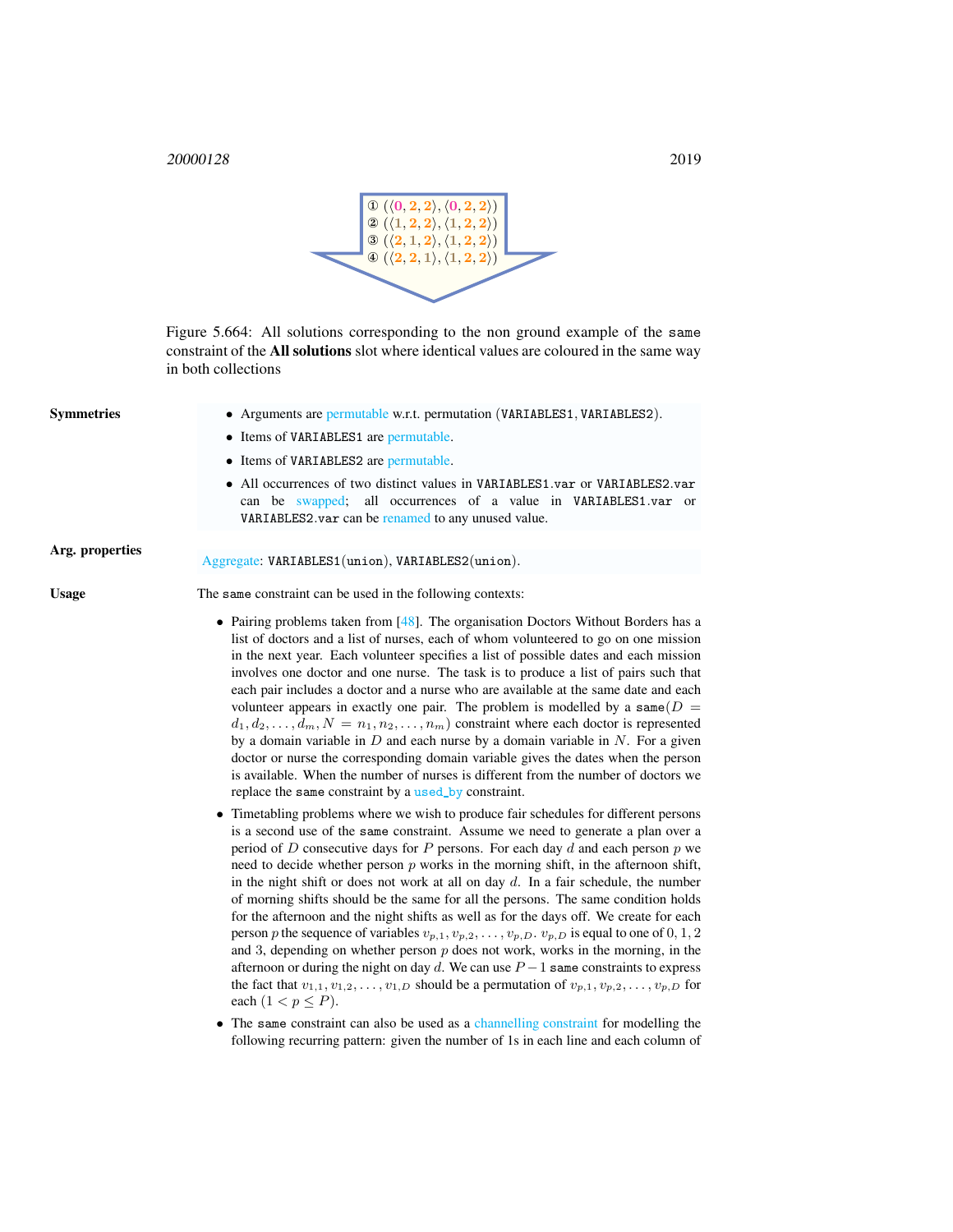a 0-1 matrix  $M$  with n rows and m columns, reconstruct the matrix. This pattern usually occurs with additional constraints about compatible positions of the 1s, or about the overall shape reconstructed from all the 1's (e.g., convexity, connectivity). If we restrict ourselves to the basic pattern there is an  $O(mn)$  algorithm for reconstructing a  $m \cdot n$  matrix from its horizontal and vertical directions [178]. We show how to model this pattern with the same constraint. Let  $l_i$   $(1 \leq i \leq n)$  and  $c_j$  $(1 \le j \le m)$  denote respectively, the required number of 1s in the  $i^{th}$  row and the  $j<sup>th</sup>$  column of M. We number the entries of the matrix as shown in the left-hand side of [5.665.](#page-2-0) For row i we create  $l_i$  domain variables  $v_{ik}$  where  $k \in [1, l_i]$ . Similarly, for each column j we create  $c_j$  domain variables  $u_{jk}$  where  $k \in [1, c_i]$ . The domain of each variable contains the set of entries that belong to the row or column that the variable corresponds to. Thus, each domain variable represents a 1 that appears in the designated row or column. Let  $V$  be the set of variables corresponding to rows and  $U$  be the set of variables corresponding to columns. To make sure that each 1 is placed in a different entry, we impose the constraint all different  $(U)$ . In addition, the constraint same  $(U, V)$  enforces that the 1s exactly coincide on the rows and the columns. A solution is shown on the right-hand side of [5.665.](#page-2-0) Note that the same\_and\_global\_cardinality constraint allows to model the matrix reconstruction problem without the additional alldifferent constraint.



<span id="page-2-0"></span> $\texttt{same}(\langle u_{11}, u_{21}, u_{22}, u_{23}\rangle, \langle v_{11}, v_{21}, v_{22}, v_{23}\rangle)$ 

Figure 5.665: Modelling the 0-1 matrix reconstruction problem with the same constraint (variable  $u_{11}$  corresponds to the position of value 1 in the first row, variables  $u_{21}$ ,  $u_{22}$ ,  $u_{23}$  correspond to the position of value 1 in the second row, and variables  $v_{11}$ ,  $v_{21}$ ,  $v_{31}$ ,  $v_{41}$  respectively to the positions of value 1 in the first, second, third and fourth columns)

Remark The same constraint is a relaxed version of the sort constraint introduced in [297]. We do not enforce the second collection of variables to be sorted in increasing order.

> If we interpret the collections VARIABLES1 and VARIABLES2 as two multisets variables [240], the same constraint can be considered as an equality constraint between two multisets variables.

> The same constraint can be modelled by two  $g$ lobal cardinality constraints. For instance, the same constraint

$$
\texttt{same}\left(\begin{array}{c}\left\langle \begin{array}{c} \texttt{var} - x_1, \texttt{var} - x_2 \\ \left\langle \begin{array}{c} \texttt{var} - y_1, \texttt{var} - y_2 \end{array} \right\rangle, \end{array}\right.\right)
$$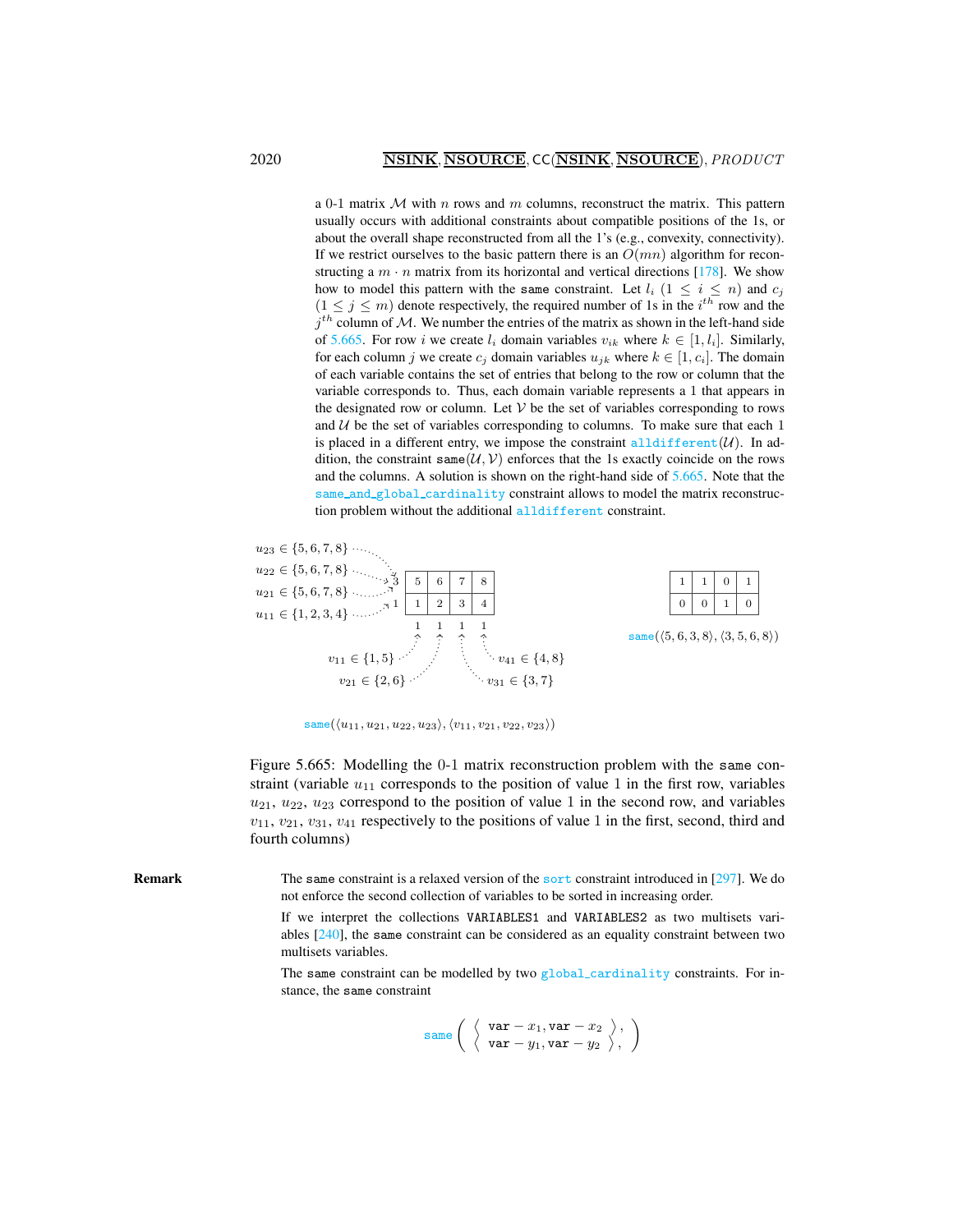$$
\left(\begin{array}{c}\n\left\langle \begin{array}{c}\n\text{var} - x_1, \text{var} - x_2\n\end{array}\right\rangle, \\
\text{global-cardinality}\n\left(\begin{array}{c}\n\text{val} - 1 & \text{nocurrence} - c_1, \\
\text{val} - 2 & \text{nocurrence} - c_2, \\
\text{val} - 3 & \text{nocurrence} - c_3, \\
\text{val} - 4 & \text{nocurrence} - c_4\n\end{array}\right)\n\right)
$$
\nglobal\_cardinality\n
$$
\left(\begin{array}{c}\n\left\langle \begin{array}{c}\n\text{var} - y_1, \text{var} - y_2\n\end{array}\right\rangle, \\
\text{val} - 1 & \text{nocurrence} - c_1, \\
\text{val} - 2 & \text{nocurrence} - c_2, \\
\text{val} - 3 & \text{nocurrence} - c_3, \\
\text{val} - 4 & \text{nocurrence} - c_4\n\end{array}\right)\n\right)
$$

As shown by the next example, the consistency for all variables of the two global cardinality constraints does not implies consistency for the corresponding same constraint. This is for instance the case when the domains of  $x_1$ ,  $x_2$ ,  $y_1$  and  $y_2$ is respectively equal to  $\{1, 2\}$ ,  $\{3, 4\}$ ,  $\{1, 2, 3, 4\}$  and  $\{3, 4\}$ . The conjunction of the two global\_cardinality constraints does not remove values 3 and 4 from  $y_1$ .

In his PhD thesis, W.-J. van Hoeve introduces a soft version of the same constraint where the cost is the minimum number of variables to assign differently in order to get back to a solution [423, page 78]. In the context of the same constraint this violation cost corresponds to the difference between the number of variables in VARIABLES1 and the number of values that both occur in VARIABLES1 and in VARIABLES2 (provided that one value of VARIABLES1 matches at most one value of VARIABLES2).

| Algorithm | In $[47, 48, 49, 231]$ , it is shown how to model this constraint by a flow network that |
|-----------|------------------------------------------------------------------------------------------|
|           | enables to compute arc-consistency and bound-consistency. The rightmost part of Fig-     |
|           | ure 3.31 illustrates this flow model. Unlike the networks used for all different and     |
|           | global_cardinality, the network now has three sets of nodes, so the algorithms are       |
|           | more complex, in particular the efficient bound-consistency algorithm.                   |
|           | More recently [129, 130] presents a second filtering algorithm also achieving            |

arc-consistency based on a mapping of the solutions to the [same](#page-0-2) constraint to perfect matchings in a bipartite intersection graph derived from the domain of the variables of the constraint in the following way. To each variable of the VARIABLES1 and VARIABLES2 collection corresponds a vertex of the intersection graph. There is an edge between a vertex associated with a variable of the VARIABLES1 collection and a vertex associated with a variable of the VARIABLES2 collection if and only if the corresponding variables have at least one value in common in their domains.

Reformulation The [same](#page-0-2) (VARIABLES1, VARIABLES2) constraint can be reformulated as the conjunction sort(VARIABLES1, SORTED VARIABLES) ∧ sort(VARIABLES2, SORTED VARIABLES).

<span id="page-3-0"></span>Used in k same.

See also generalisation: correspondence *(*PERMUTATION *parameter added)*, same interval *(*variable *replaced by* variable/constant*)*, same modulo *(*variable *replaced by* variable mod constant*)*, same partition *(*variable *replaced by* variable ∈ partition*)*.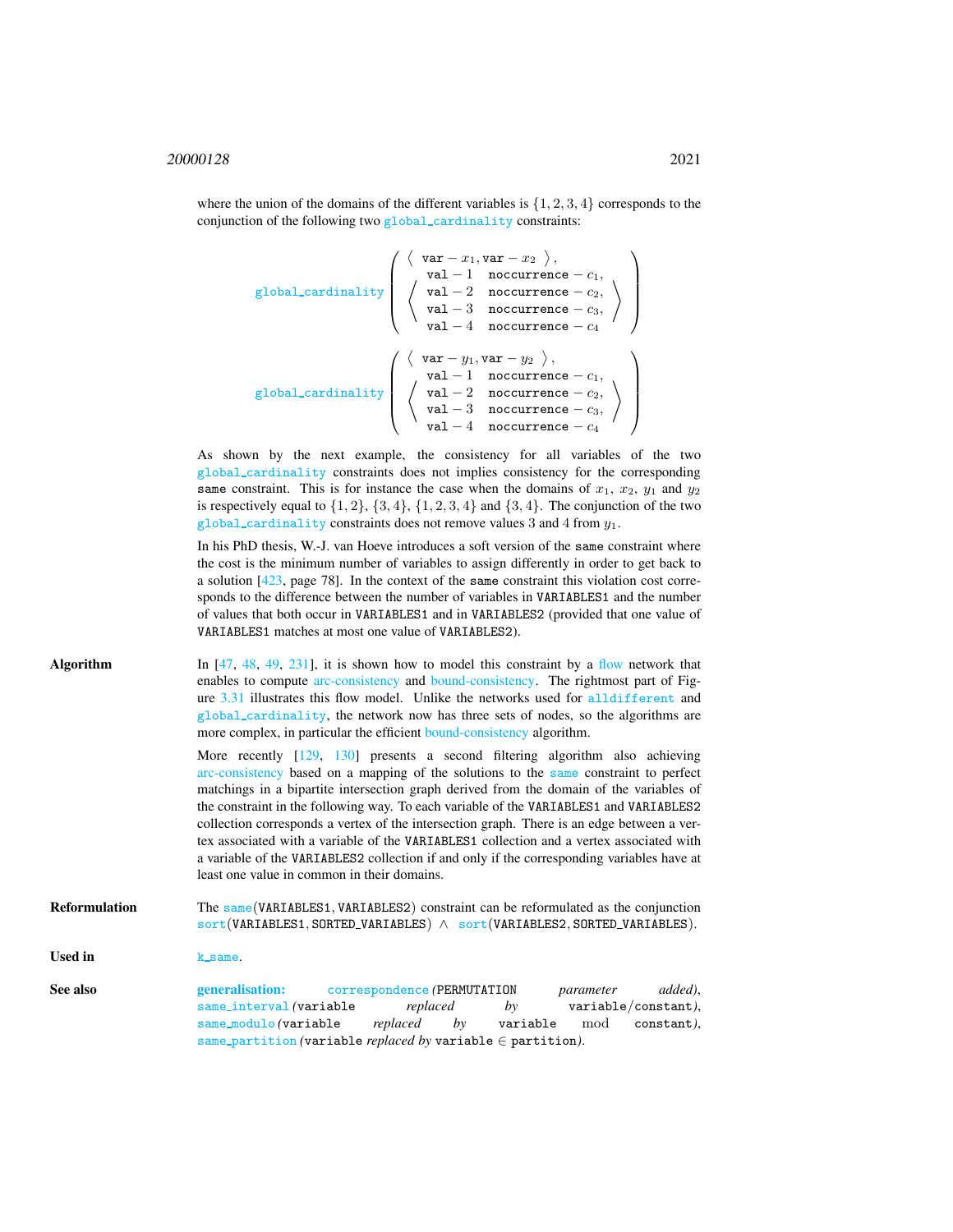# 2022 NSINK, NSOURCE, CC(NSINK, NSOURCE), PRODUCT

|          | implied by:<br>lex_equal.<br>same_and_global_cardinality_low_up, sort.                          |                           | same_and_global_cardinality, |  |
|----------|-------------------------------------------------------------------------------------------------|---------------------------|------------------------------|--|
|          | implies: same_intersection, used_by.                                                            |                           |                              |  |
|          | related to a common problem: colored_matrix (matrix reconstruction problem).                    |                           |                              |  |
|          | soft variant: soft_same_var (variable-based violation measure).                                 |                           |                              |  |
|          | system of constraints: k_same.                                                                  |                           |                              |  |
|          | used in reformulation: sort.                                                                    |                           |                              |  |
| Kevwords | characteristic of a constraint:<br>automaton with array of counters.                            | sort based reformulation. | automaton,                   |  |
|          | <b>combinatorial object:</b> permutation, multiset.                                             |                           |                              |  |
|          | <b>constraint arguments:</b> constraint between two collections of variables.                   |                           |                              |  |
|          | <b>filtering:</b> bipartite matching, flow, arc-consistency, bound-consistency, DFS-bottleneck. |                           |                              |  |
|          | <b>modelling:</b> channelling constraint, equality between multisets.                           |                           |                              |  |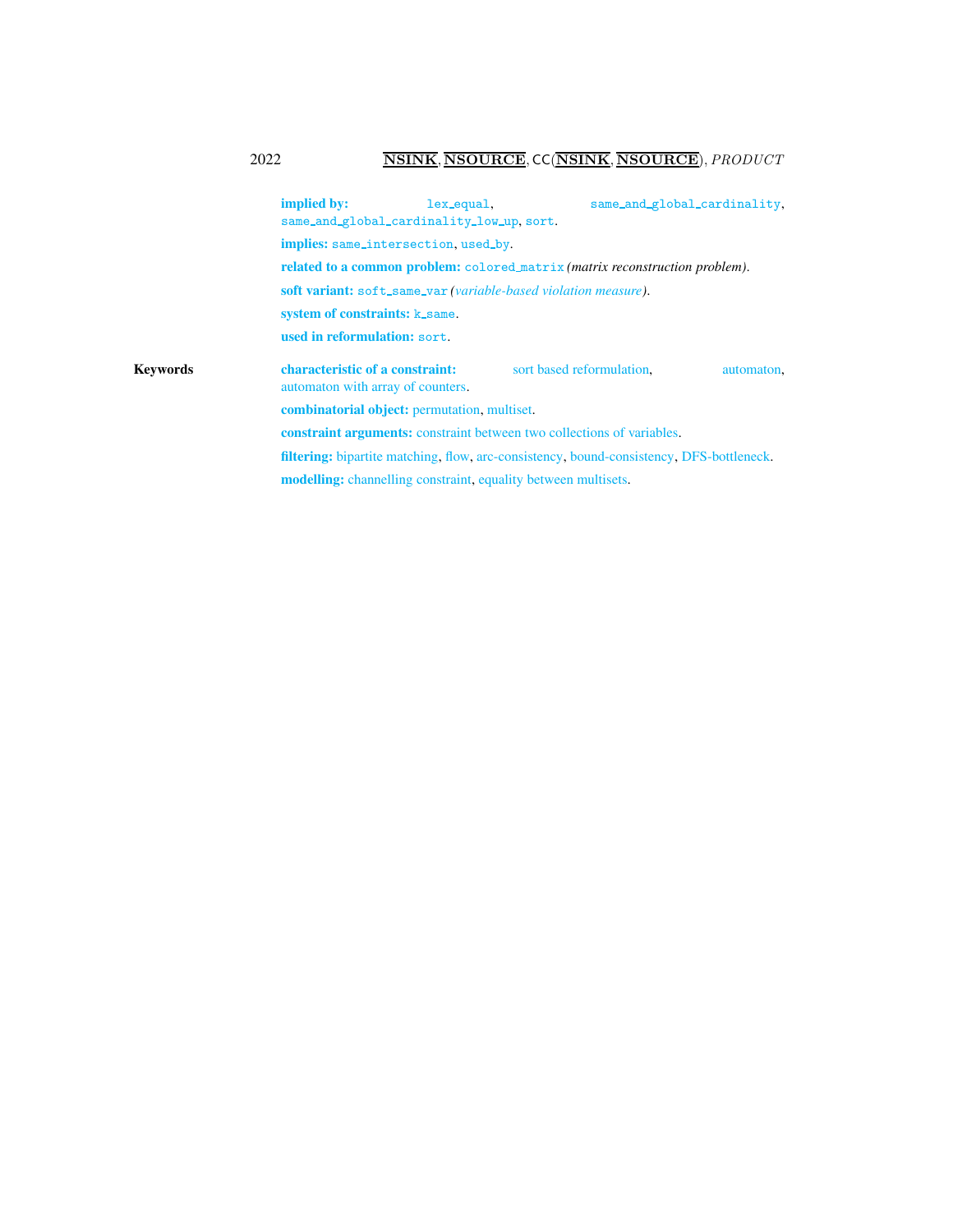<span id="page-5-0"></span><sup>20000128</sup> 2023

NSINK.

| Arc input(s)         | VARIABLES1 VARIABLES2                                                                                                                                                                                                                                                                                                                                                                                                                                                                                                     |  |
|----------------------|---------------------------------------------------------------------------------------------------------------------------------------------------------------------------------------------------------------------------------------------------------------------------------------------------------------------------------------------------------------------------------------------------------------------------------------------------------------------------------------------------------------------------|--|
| Arc generator        | $PRODUCT \rightarrow collection(variables1, variables2)$                                                                                                                                                                                                                                                                                                                                                                                                                                                                  |  |
| Arc arity            | $\overline{2}$                                                                                                                                                                                                                                                                                                                                                                                                                                                                                                            |  |
| Arc constraint $(s)$ | $variable$ s1.var = variables2.var                                                                                                                                                                                                                                                                                                                                                                                                                                                                                        |  |
| Graph property(ies)  | • for all connected components: NSOURCE=NSINK<br>$\bullet$ NSOURCE=  VARIABLES1 <br>$\bullet$ NSINK=  VARIABLES2                                                                                                                                                                                                                                                                                                                                                                                                          |  |
| <b>Graph model</b>   | Parts (A) and (B) of Figure $5.666$ respectively show the initial and final graph associated<br>with the Example slot. Since we use the NSOURCE and NSINK graph properties,<br>the source and sink vertices of the final graph are stressed with a double circle. Since there<br>is a constraint on each connected component of the final graph we also show the different<br>connected components. Each of them corresponds to an equivalence class according to the<br>arc constraint. The same constraint holds since: |  |
|                      | • Each connected component of the final graph has the same number of sources and of<br>sinks.<br>• The number of sources of the final graph is equal to  VARIABLES1 .<br>• The number of sinks of the final graph is equal to  VARIABLES2 .                                                                                                                                                                                                                                                                               |  |
| <b>Signature</b>     | Since the initial graph contains only sources and sinks, and since isolated vertices are elim-<br>inated from the final graph, we make the following observations:<br>• Sources of the initial graph cannot become sinks of the final graph,<br>• Sinks of the initial graph cannot become sources of the final graph.                                                                                                                                                                                                    |  |
|                      | From the previous observations and since we use the <i>PRODUCT</i> arc generator on the col-<br>lections VARIABLES1 and VARIABLES2, we have that the maximum number of sources and<br>sinks of the final graph is respectively equal to  VARIABLES1  and  VARIABLES2 . There-<br>fore we can rewrite NSOURCE = $ VARTABLES1 $ to NSOURCE $\geq$  VARIABLES1 <br>and simplify <b>NSOURCE</b> to <b>NSOURCE</b> .<br>In a similar way, we can rewrite                                                                       |  |

 $\textbf{NSINK} \ = \ \left| \texttt{VARIABLES2} \right| \ \text{to} \ \textbf{NSINK} \ \geq \ \left| \texttt{VARIABLES2} \right| \ \text{and} \ \text{simply} \ \overline{\textbf{NSINK}} \ \text{to}$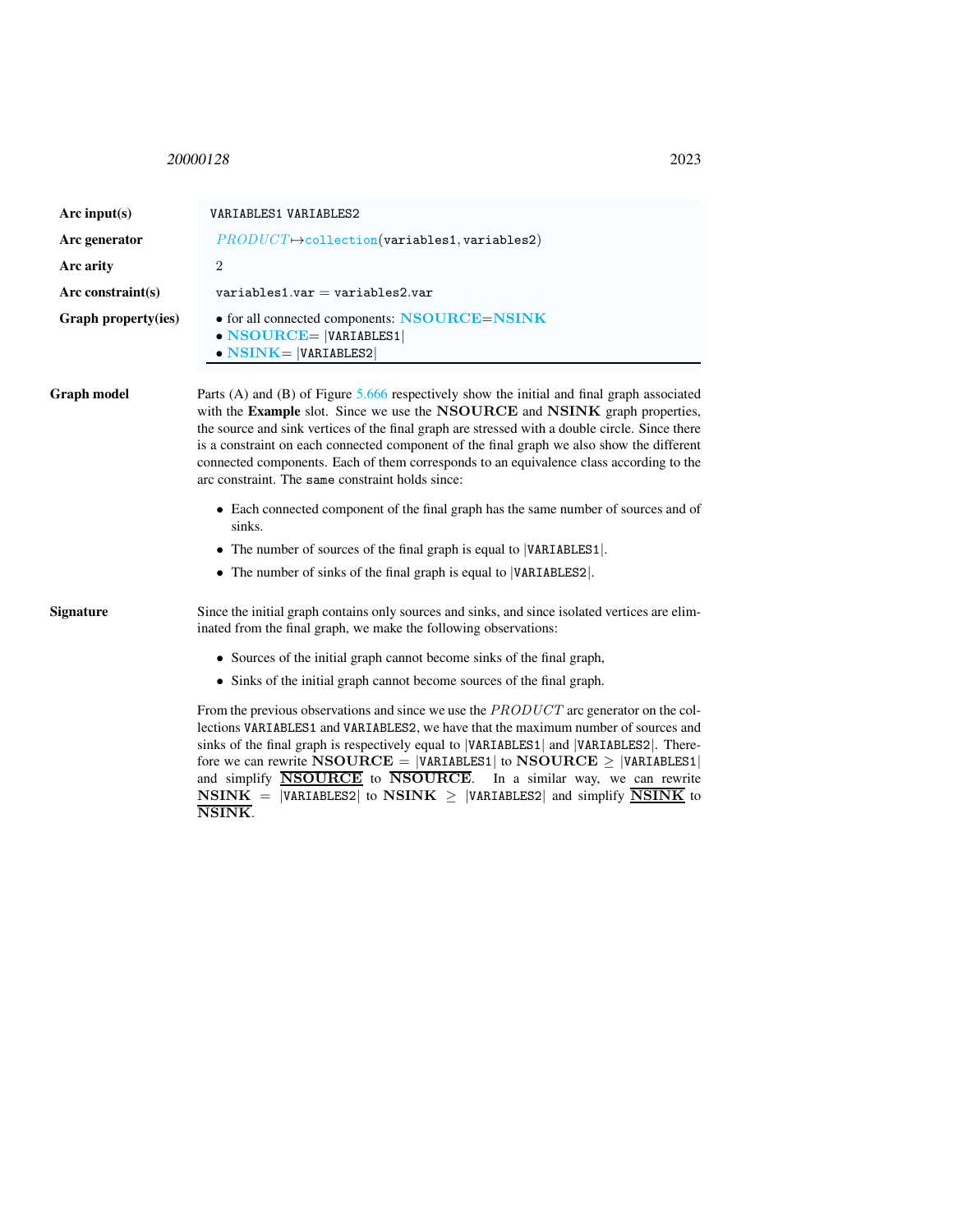



<span id="page-6-0"></span>Figure 5.666: Initial and final graph of the same constraint

(A)